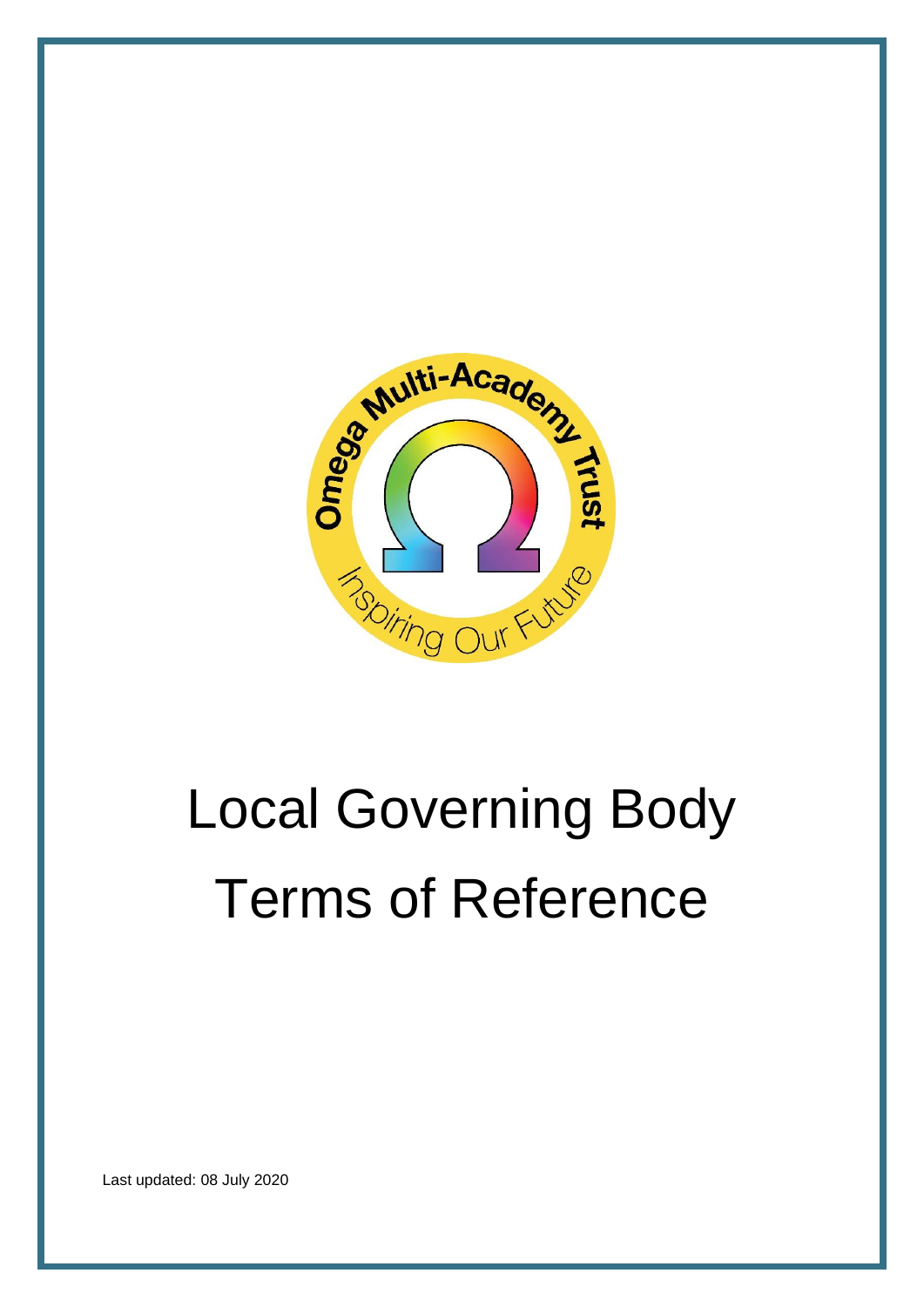## **Contents**

| 3.  |  |
|-----|--|
| 4.  |  |
|     |  |
|     |  |
|     |  |
| 8.  |  |
| 9.  |  |
| 10. |  |
|     |  |
| 12. |  |
|     |  |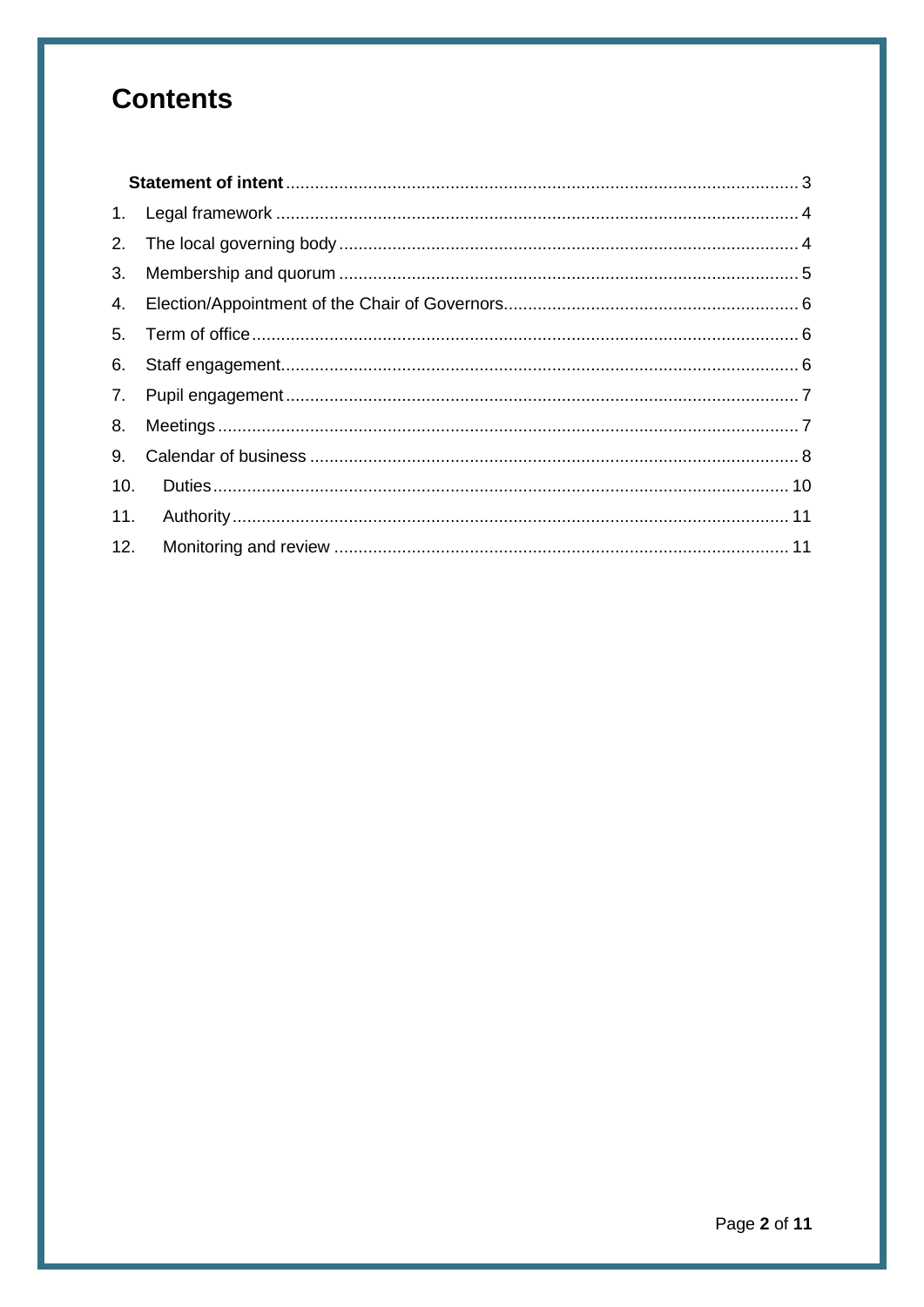#### <span id="page-2-0"></span>**Statement of intent**

In accordance with the trust's 'Articles of Association' (AoA), this document outlines the delegation of governance powers within Omega Multi-Academy Trust and those delegated to each academy within the trust, and the relevant members of the Local Governing Bodies (LGBs).

This document has been implemented to ensure the trust's governance arrangements are compliant and in accordance with statutory and regulatory guidance, and to clearly outline the responsibilities delegated by the board of trustees.

The trust is committed to providing a high standard of education and care, whilst ensuring that value for money is achieved. The governance systems outlined in this document will always be implemented with the aim of the ensuring that the trust acts in an effective and transparent manner.

This Terms of Reference (ToR) has been reviewed and approved by the board of trustees and will be reviewed and updated on an annual basis.

Signed by:

Chair of the board of trustees Date: 14 July 2020

gawizz

Chief Executive Officer Date: 14 July 2020

Page **3** of **11**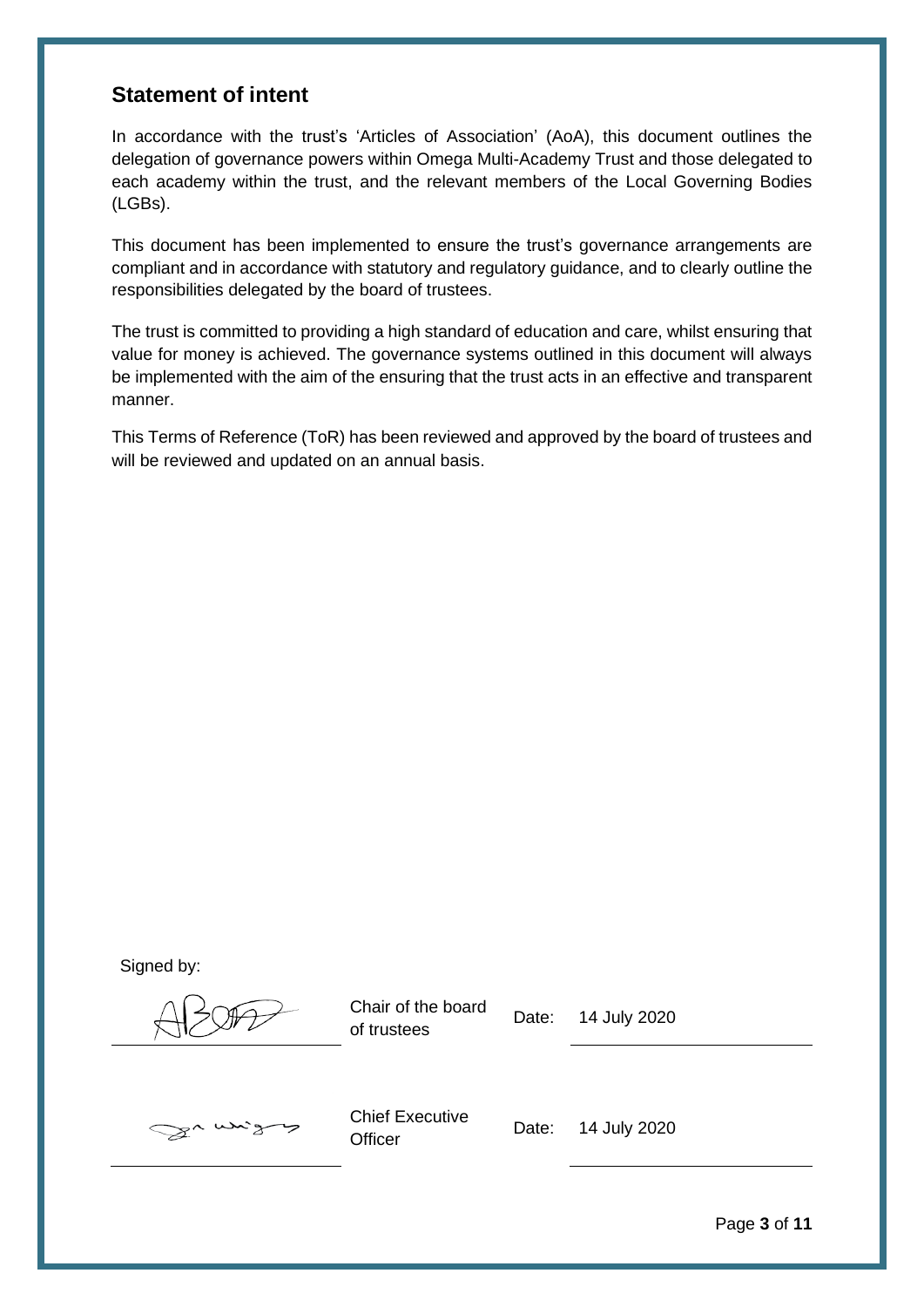#### <span id="page-3-0"></span>**1. Legal framework**

- 1.1 This policy has due regard to all relevant legislation and statutory guidance including, but not limited to, the following:
	- ESFA (2019) ['Academies financial handbook](https://www.gov.uk/guidance/academies-financial-handbook) 2019'
	- The Companies Act 2006
	- Omega Multi-Academy Trust Articles of Association
- 1.2 This policy operates in conjunction with the following trust policies:
	- Scheme of Delegation
	- Scheme of Financial Delegation
	- Local Governing Body Code of Conduct

## <span id="page-3-1"></span>**2. The local governing body**

- 2.1 The board of trustees in a MAT can delegate some of their functions to a committee or a local governing body. The local governing body does not assume responsibility for the academy it is installed to oversee, its role is to aid the board of trustees in fulfilling their duties by monitoring the performance of the academy.
- 2.2 To ensure the local governing body is fulfilling its duties and supporting the Trust Board effectively, guidelines have been created relating to how the local governing body will be formed, the duties it will carry out and a timeline for doing so. This ToR can be used to hold the local governing board to account for its performance.
- 2.3 The Trustees will retain ultimate accountability and will retain responsibility for all items that aren't detailed within this document.
- 2.4 Trustees will work closely with the local governing bodies and may request periodic reports from the LGB. This is to better understand further details about the school performance, any escalated issues, positive news, or information about best practice.
- 2.5 The local governing body has the following key overarching areas of focus:
	- **Pupil/Staff wellbeing and safeguarding**
	- **Health & Safety**
	- **School performance and improvement**
	- **Monitoring of Teaching and Learning**
	- **Parent and community monitoring/feedback**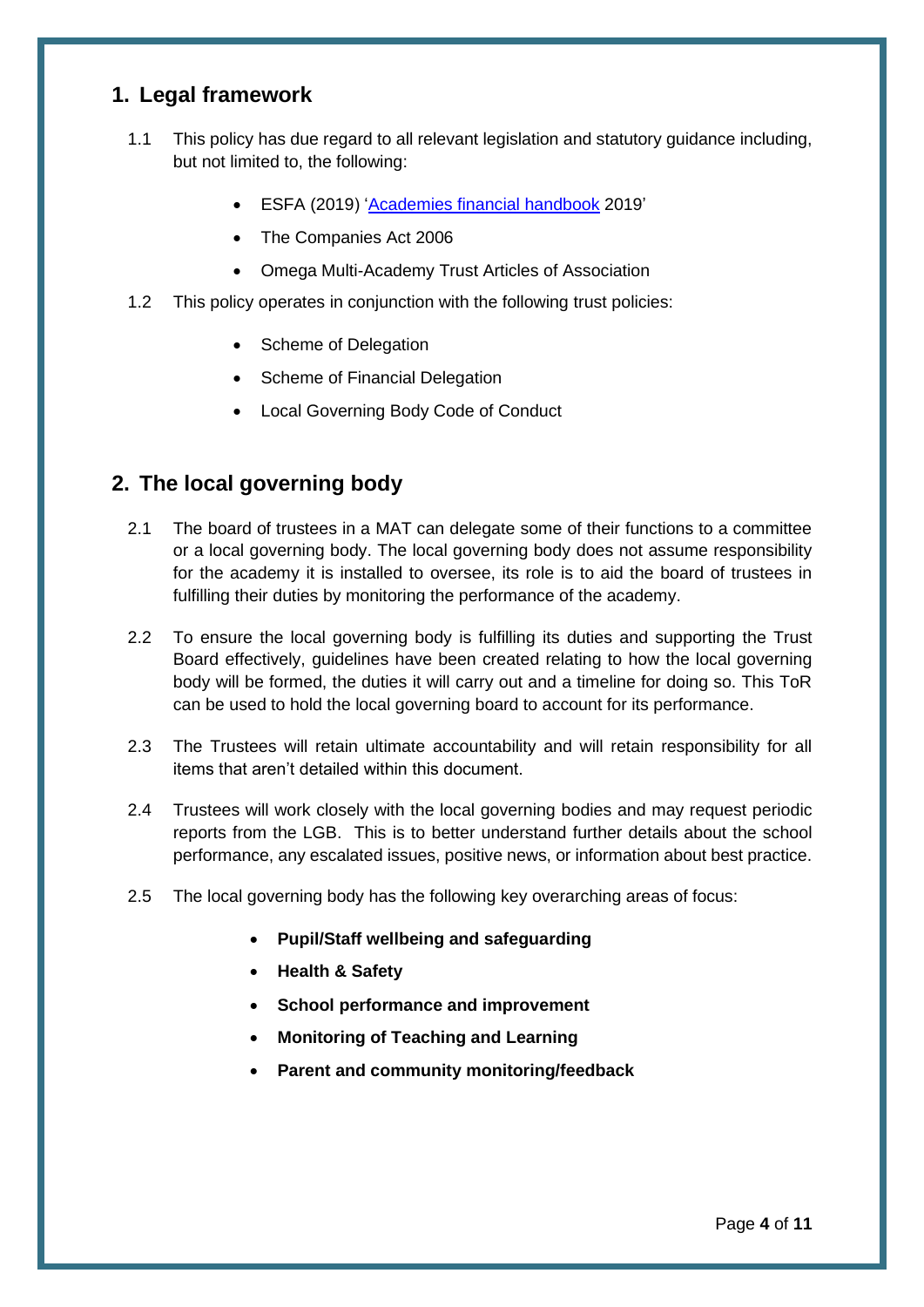#### <span id="page-4-0"></span>**3. Membership and quorum**

- 3.1 The members of the local governing body are appointed by the board of trustees.
- 3.2 There are to be **9** members of the LGB: **5** Co-opted governors, **2** staff governors (one of these staff roles is reserved for the Headteacher), and **2** parent governors (see 3.9).
- 3.3 The Headteacher is entitled to a staff governor role, *ex officio*, for the academy they are the Headteacher for, but a Headteacher within the trust is not permitted to be on the LGB of another academy within the trust.
- 3.4 For a school that is classified by Ofsted as 'Good' or 'Outstanding', then the LGB is free to co-opt and appoint governors themselves, but these appointments will need to be ratified by the Trustees at the next available Trust Board meeting. The Clerk will be responsible for informing the Trustees of any new appointments, for ratification, or rejection, by the Trust Board.
- 3.5 For a school that is in an Ofsted category for improvement ('Special Measures' or 'Requires Improvement'), then the members of the LGB are to be appointed by the Trust Board.
- 3.6 Employees of the trust are permitted to be members of a local governing body, but only a maximum of 2 members of staff (including the Headteacher) are permitted on a governing body. However, employees are encouraged to do it for an academy/school they do not currently work in.
- 3.7 The chair of the board of trustees should not be the chair of a local governing body.
- 3.8 Individuals with the requisite knowledge and skills to effectively engage with and challenge the trust will be appointed to the local governing board.
- 3.9 To ensure effective parental engagement, the local governing board will include two parent governors. These parent governors are to be elected from parents of any children currently in the academy. A parent governor can continue as a governor, even after their child has left the academy, until their term of office expires.
- 3.10 There are no provisions in this Terms of Reference for any associate members.
- 3.11 The quorum of the local governing board will be one half of the numbers of the board rounded up to the nearest full number  $-$  e.g. if the local governing body comprises nine members, then a minimum of five members must attend the meeting to meet the quorum.
- 3.12 A professional clerk to the local governing body will be appointed by the Trustees to minute meetings and ensure effective governance, by providing support, guidance, and advice to the board.
- 3.13 To be eligible to be a governor a person must have no convictions, have never been declared bankrupt or insolvent, or disqualified from being a company director or trustee, or removed from public office.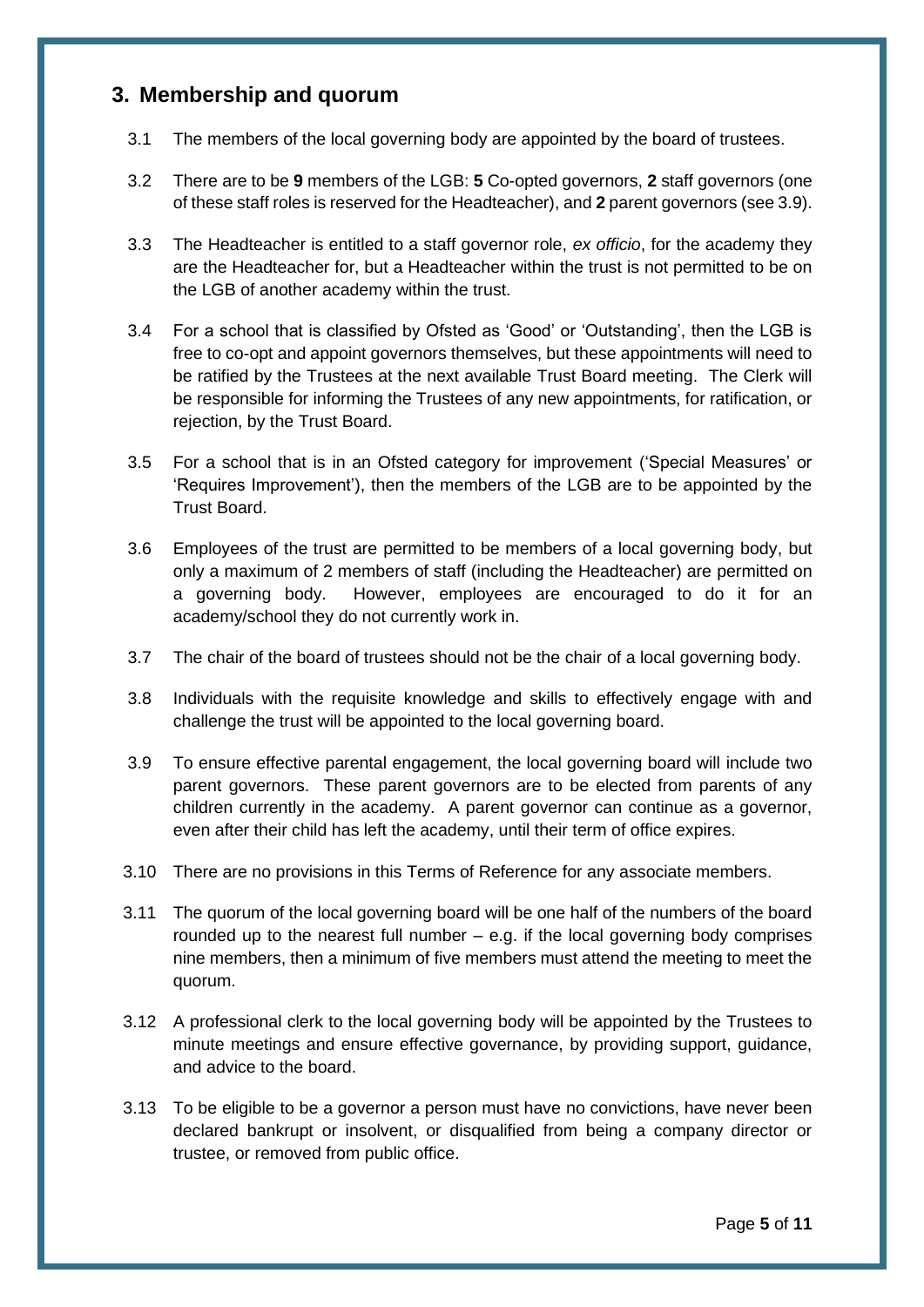3.14 It is the policy of Omega Multi-Academy Trust to provide equal opportunities without regard to race, religion, ethnicity, gender, sexual preference, age, or disability.

#### <span id="page-5-0"></span>**4. Election/Appointment of the Chair of Governors**

- 4.1 For a school that is classified by Ofsted as 'Good' or 'Outstanding', then the local governing body is free to elect and appoint a Chair of Governors themselves. But this position must be ratified by the Trustees.
- 4.2 For a school that is in an Ofsted category for improvement, then the Chair of Governors will be selected and appointed by the Trust Board.
- 4.3 The local governing body is free to elect a Vice-Chair of Governors, but this is not essential. But if the local governing body wishes to appoint a Vice-Chair then they must also follow the same process, as stipulated in 4.1 and 4.2.

## <span id="page-5-1"></span>**5. Term of office**

- 5.1 The term of office for members of a local governing body will be for 4 years, and shall hold office from either the date of their appointment until their resignation, or their omission from membership of the local governing board on subsequent consideration by the board of trustees – whichever occurs first.
- 5.2 If a governor misses 4 or more meetings during a year, then it will be escalated to Trustees to decide if they are removed from office. Trustees will then review the decision and discuss the matter with the Chair of the LGB to understand if there are any exceptional circumstances for the absences. Unless the absentee is the Chair of the LGB, in which case the Trustees will review this with the Headteacher. The Trustees will then inform the Clerk of the decision, and any notification of removal will be issued in writing (email will be accepted as suitable notification) by the Clerk to the governor in question and the governing body.
- 5.3 The Trustees will have ultimate responsibility for appointing and removing members of the LGB. Trustees will exercise the right to removal of a governor if the Trustees believe there has been a breach of this terms of reference or the code of conduct. This will be done in consultation with the Chair of the LGB, unless the breach has been by the Chair of the LGB, in which case the matter will be consulted with the Headteacher.

## <span id="page-5-2"></span>**6. Staff engagement**

6.1 The local governing body is required to conduct regular staff-governor feedback forums. At least twice per year.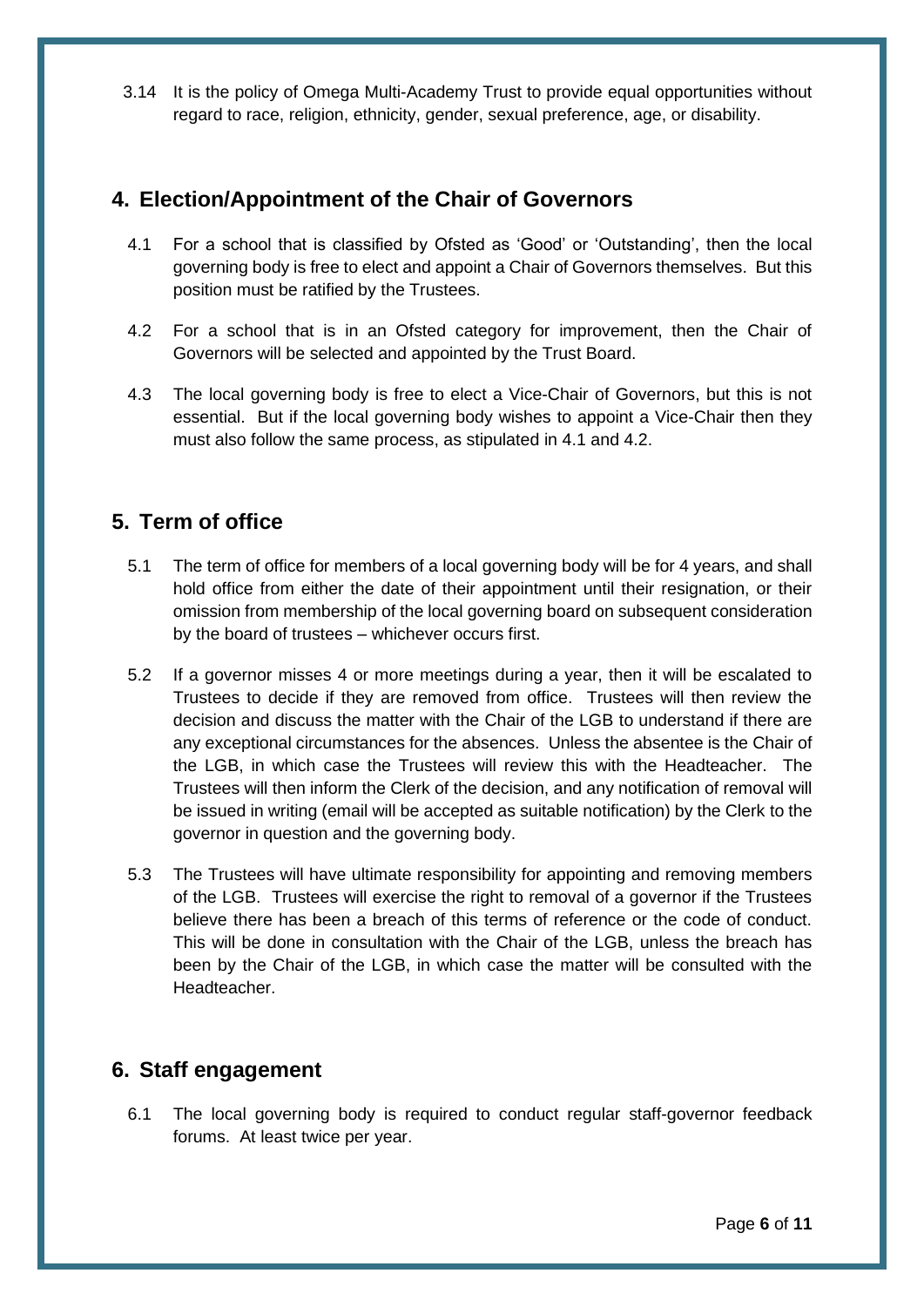- 6.2 These forums are to be offered for all staff to attend, to feedback on any issues and suggestions they have for the local governing body to consider.
- 6.3 The Headteacher is not permitted to attend this forum, in order to give staff the ability to speak freely with the members of the local governing body.

#### <span id="page-6-0"></span>**7. Pupil engagement**

- 7.1 The local governing body is required to conduct a pupil-governor feedback forum. At least once per year.
- 7.2 This forum should be attended by at least two members of the local governing body and is to be conducted with a cross-section of pupils, as identified by the Headteacher.
- 7.3 The governors should seek to understand the children's views on school life, their education, and their wellbeing. Any issues/ideas raised, should then be fed back to all members of the local governing body at the next board meeting.
- 7.4 At least one member of staff must attend the meeting.

#### <span id="page-6-1"></span>**8. Meetings**

- 8.1 The local governing body will meet as often as is necessary to fulfil its responsibilities, but at least once per half-term (i.e. six meetings a year).
- 8.2 The chair of the local governing body or any three members may, by giving notice in writing to the clerk, call unscheduled meetings as long as appropriate notice of at least seven days is given to the other members of the local governing body.
- 8.3 The frequency and dates for local governing body meetings will be considered before the first Autumn term of the academic year.
- 8.4 The clerk to the local governing body will circulate an agenda, copies of minutes of the previous local governing board meeting, and any papers to be considered, no fewer than seven working days prior to the meeting.
- 8.5 Local governors will withdraw from the meeting if there is an identified or potential conflict of interest, or there is a motion to question their ability to remain impartial. Conflicts of interest are declared before the start of each academic year and at the beginning of each local governing body meeting.
- 8.6 The clerk will take minutes of the meeting. This will be approved, by the chair of the local governing body, as accurate representations of the meeting before they are handed to local governing body members for final approval at the next local governing body meeting. Following approval, the clerk will distribute the minutes to the board of trustees.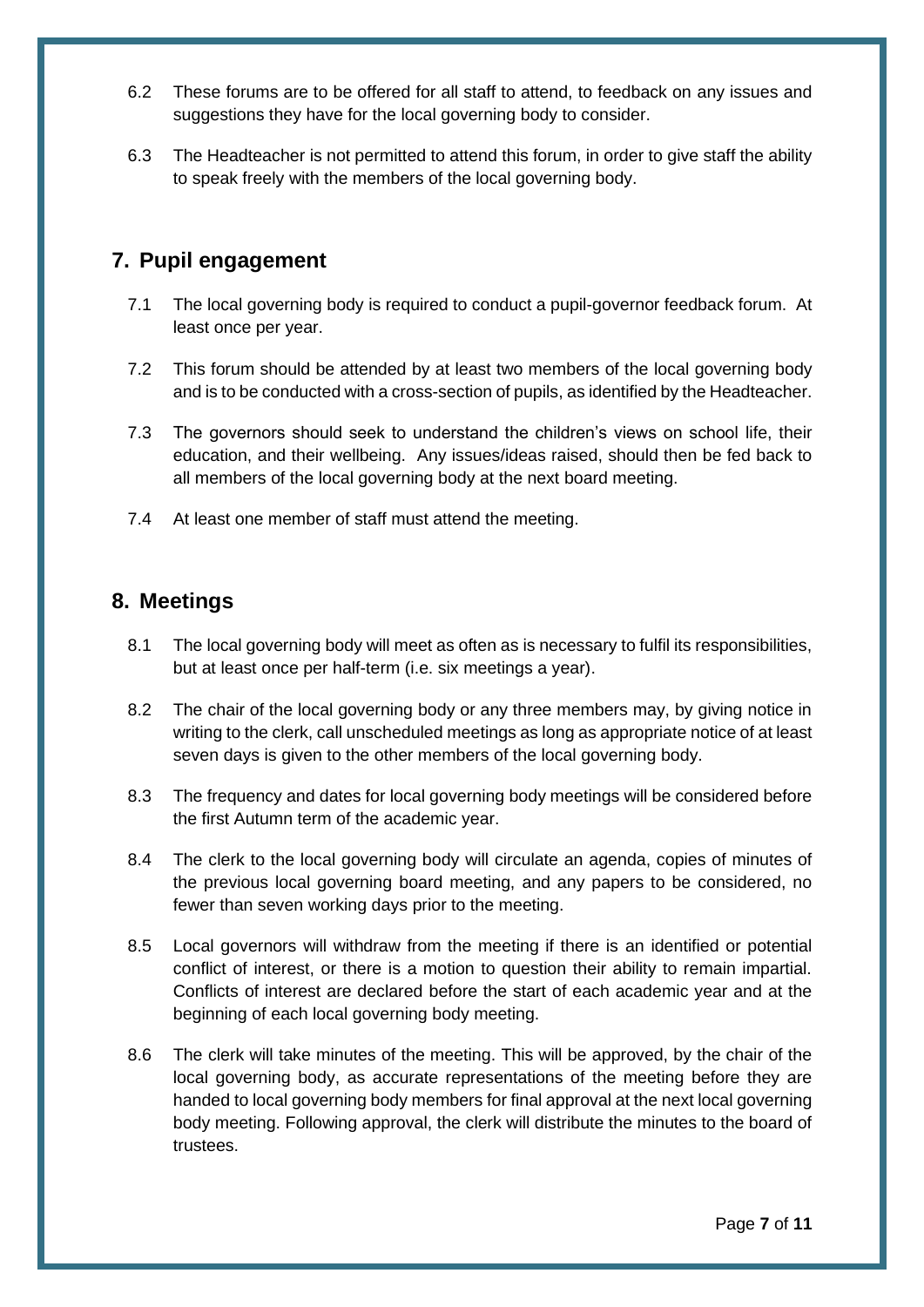- 8.7 Confidential minutes will only be shared with local governors who were present at the meeting where the confidential item was discussed.
- 8.8 The local governing body may invite visitors to meetings to assist or advise on a particular matter or issue. Visitors will not be entitled to vote on any matters.
- 8.9 Every matter to be decided upon will be determined by a majority vote where there is an equal division of votes, the chair will have the deciding vote. Each member of the local governing body who is present at the meeting will be entitled to one vote.
- 8.10 A register of attendance shall be kept for each meeting and will be published on the trust's website on an annual basis.

#### <span id="page-7-0"></span>**9. Calendar of business**

- 9.1 While the Trust Board has the overarching responsibility for ensuring the tasks and duties below are carried out, these have been delegated to the local governing body.
- 9.2 The local governing board will meet at least six times per year the items of business that may be discussed and when are outlined below in items 9.4, 9.5, and 9.6.
- 9.3 The items of business and proposed terms are given as a guide and it is up to each LGB to determine the most appropriate term for each item.

#### **9.4 Autumn term**

- Elect a chair and vice chair of the local governing board.
- Ensure all declarations and contact details on Governor Hub are up to date and accurate.
- Ensure all LGB members have signed the Code of Conduct on Governor Hub.
- Ensure the members of the LGB are informed of any changes/updates to this ToR, the scheme of delegation, or the articles of association.
- Ensure, as a minimum, all local governors have level one safeguarding training and have completed annual refresher training, and that all LGB members have read and signed the latest edition of 'Keeping children safe in education'.
- In partnership with the board of trustees, agree the members of the headteachers' performance management panel (for each individual academy) and set a date for the meetings to take place.
- Review the accessibility plan.
- Review the annual monitoring plan with the Trust Board and agree on review timescales for the upcoming year.
- Discuss the curriculum offer and ensure it is broad and balanced and meets the needs of all pupils.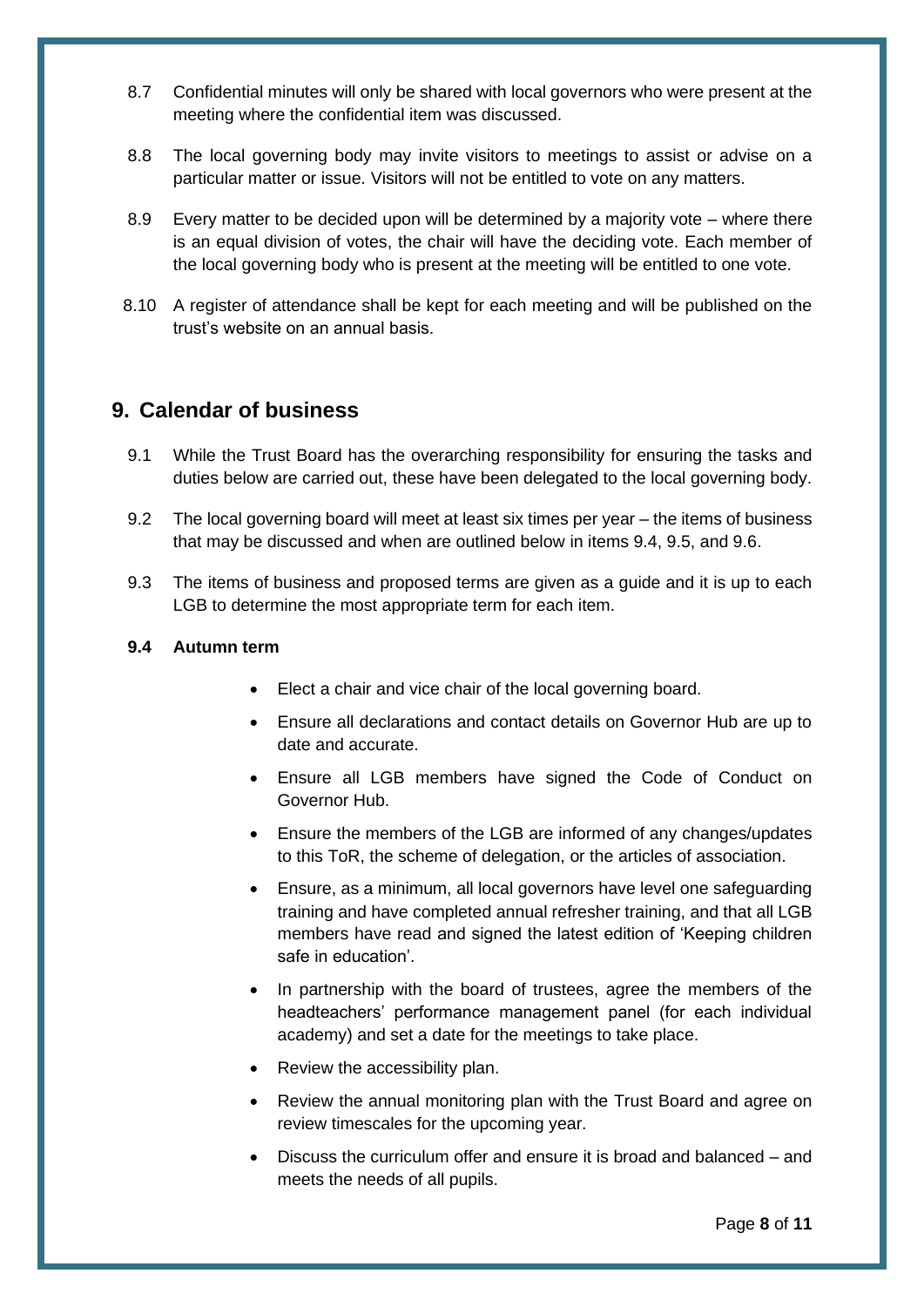- Receive and consider the pupil premium report and impact statement.
- Review validated school performance data.
- Review and analyse national test outcomes against internal predictions.
- Ensure all local governors have familiarised themselves with, and pay due regard to, any updates to the ['Academies Financial Handbook'](https://www.gov.uk/guidance/academies-financial-handbook).
- Review the asset management plan.
- Receive the budget for each individual academy from the Trust Board that the LGB are responsible for.
- Review the academy's risk registers.

#### **9.5 Spring term**

- Review the complaints logs from the academy and identify any trends.
- Undertake an annual review of the work and impact of the local governing board.
- Receive and consider the termly SEND report to the governing board.
- Review the individual academy's self-evaluation documents.
- Receive information and review the Spring term census data.
- Receive a report on and review service level agreements and traded services as appropriate, in accordance with the trust's Financial Scheme of Delegation.

#### **9.6 Summer term**

- Complete the local governing body skills audit and analyse the results ready for the Autumn term.
- Review the number of pupils on roll for September.
- Undertake a 360° appraisal of the chair of the local governing board.
- Propose and agree meeting dates for the next academic year.
- Receive the annual pupil voice and collaboration report.
- Review attendance figures for the academy, scrutinising trends and identifying any necessary actions.
- Receive a report on predicted pupil performance and outcomes and discuss any mitigation.
- Consider pupil mobility data.
- Review the impact of link local governor roles and monitoring activities over the year.
- **Firmary schools]** Receive the PE and Sport Premium Impact Report.
- In accordance with the Gatsby Benchmarks, the LGB member responsible for careers education should review the impact of careers advice and enrichment activities.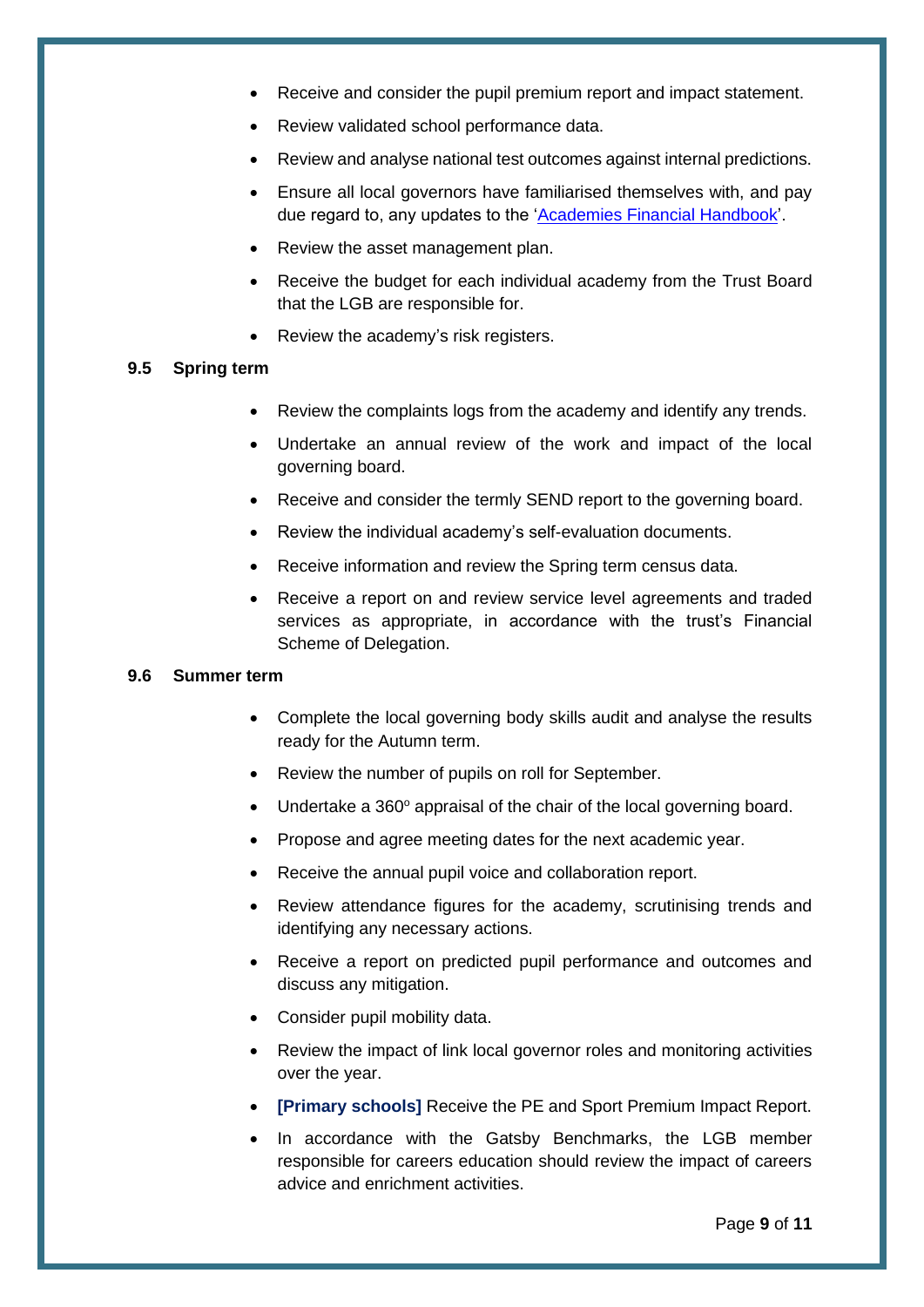- Review progress towards achieving the outcomes of the School Development Plan (SDP).
- Receive information from the Summer term census data.

#### <span id="page-9-0"></span>**10. Duties**

- 10.1 To maintain and support the vision, ethos, and strategic direction of Omega Multi-Academy Trust.
- 10.2 To review the draft budget and submit requirements and recommendations (via the Headteacher) to the Trust Board for consideration during the annual budget setting process.
- 10.3 To oversee the educational performance of its academy, pupils, and the effective and efficient performance management of staff (excluding the Headteacher, as this will be managed by the CEO of the trust).
- 10.4 To develop and review the long-term vision of the academy in line with the MAT's overarching vision and strategy.
- 10.5 To agree priorities, aims and objectives, and ensure these are in line with the MATs strategic plan.
- 10.6 To sign off academy specific policies, plans and targets for achieving the goals that have been set for the academy, ensuring these reflect the trust's vision and values.
- 10.7 To decide how and when progress of improvement priorities will be checked.
- 10.8 To monitor compliance with the trust Health & Safety Policy and any academy specific health & safety related polices and report any concerns/breaches to the Trustees.
- 10.9 To ensure the academy is run in accordance with the MAT's articles of association and ethos statement, and the mission statement of the academy.
- 10.10 To act as the escalation point for any complaints, appeals, or disciplinary processes, for staff, pupils, or parents, and to form any such panels to do this.
- 10.11 To convene a panel to review and approve or reject any performance related pay progression, on behalf of the Trust Board, for any eligible members of staff.
- 10.12 Any panels for items 10.11 or 10.12 must be made up of at least 3 governors, none of whom can be an employee of the trust, nor any governor with a pecuniary interest.
- 10.13 There are no requirements for the LGB to operate any sub-committees, however, this is an optional decision for each LGB to decide upon for how they wish to operate.
- 10.14 To ensure all governors adhere to the Local Governing Body Code of Conduct, as issued by the Trust Board.